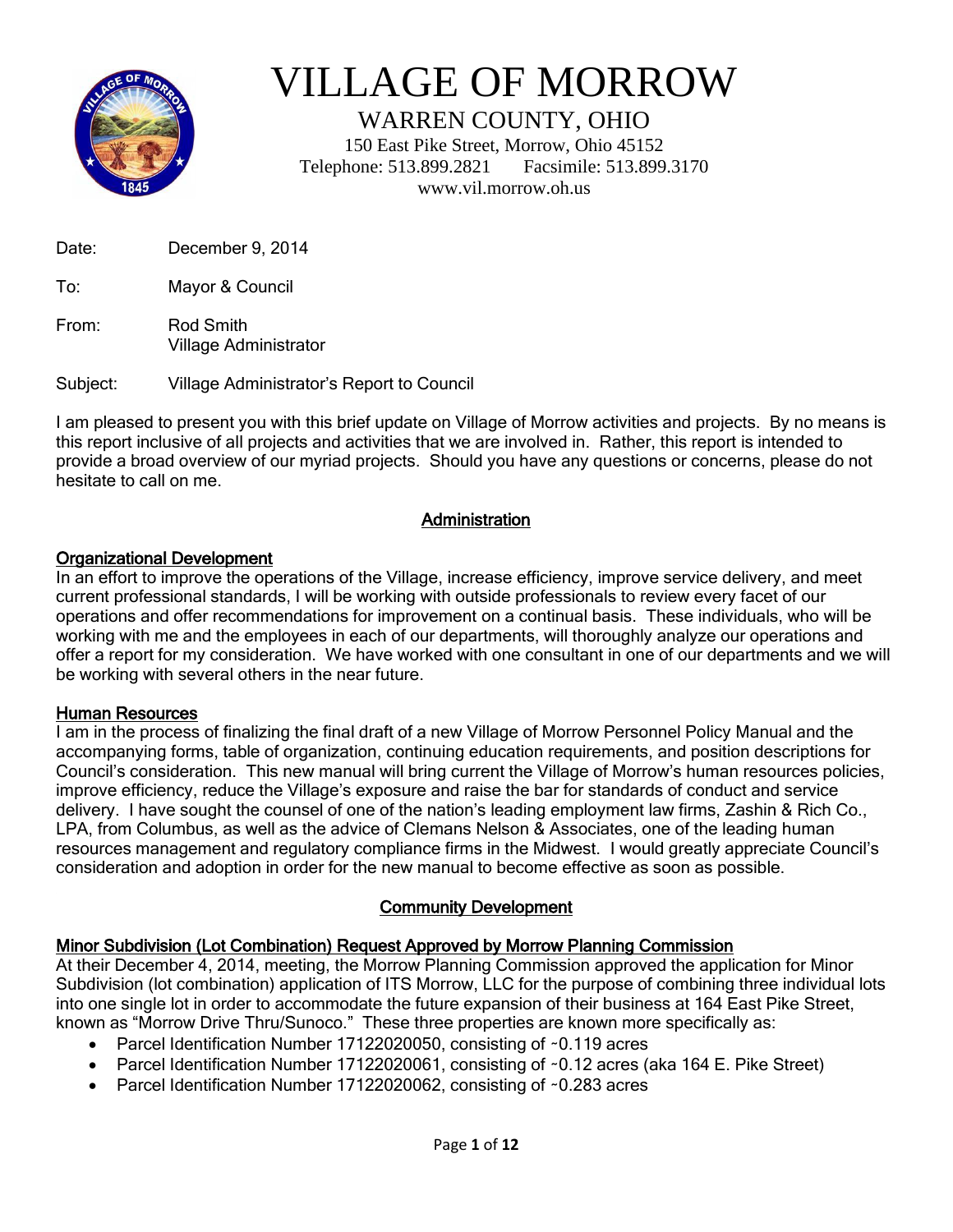The three properties in question are located at the northeast corner of Mill Street (State Route 123) and continue 226.42 linear feet westward along East Pike Street (U. S. Route 22 & State Route 3). These properties combined total 0.5229 acres. Consideration of Minor Subdivisions (under 5 acres) are to be considered by the Morrow Planning Commission pursuant to § 713.02 of the Ohio Revised Code and § 23.05 of the Village of Morrow Zoning Ordinance.

## Zoning Inspector's Report – November 2014

As follows, this report is in reference to projects and activity in the Village for the month of November 2014.

Two permits were applied for in the month of November.

- An application for a lot combination was applied for on the border of Morrow and Salem Township. The application is currently under review and awaiting approval pending a concurrent meeting between the Warren County Regional Planning Commission and the Village of Morrow Planning Commission.
- A sign permit for two signs to be erected in the village for the Christmas on Main event had been applied and approved.
- A sign permit was applied for to erect two signs for Bishop Park and the new Morrow Veterans Memorial.
- A sign permit for the new business in Morrow, *I Heart Zing*, at 101 W. Pike street was applied for and approved. I Heart Zing is a studio and design center with handmade jewelry and more.
- A permit was issued for a new home by Todd Homes in the Woodlands of Morrow on Jessica Suzanne drive to be built.

There have been several inquiries about potential businesses in the Village of Morrow, so there has been a spike in interest within the Village this past month. We should continue to keep our properties clean and to code and the interest and possibilities will continue to grow and come to fruition. One interesting instance that has happened is that of A&E filming aerial shots of the Village and outlying properties for a show due to the scenic beauty of the area.

#### Hazard Tree Inventory

Wendi Van Buren, ODNR Urban Forester, and Mike Hanna, Morrow Public Works Department employee, conducted a Hazardous Tree Inventory throughout the Village of Morrow on January 16, 2014. This inventory identified 20 tree situated in the public right-of-way that have defects in their roots, trunks, or branches, thus, presenting a condition that makes them likely to fail, perhaps causing personal injury or property damage. Of the 20 trees that have been identified, ten (10) have been identified as high priority removals requiring immediate attention, four (4) are in need of clearance pruning, and six (6) have been identified as medium priority removals. Some of these trees have defects that are likely to cause failure in all or part of the tree the rest are ash trees. Due to the high population of Emerald Ash Borer in our area, all Ash trees found in the rightof-way have been recommended for removal. Information and publications on hazardous trees from the U. S. Forest Service and the International Society of Arboriculture at the websites listed below.

- [http://na.fs.fed.us/spfo/pubs/howtos/ht\\_haz/ht\\_haz.pdf](http://na.fs.fed.us/spfo/pubs/howtos/ht_haz/ht_haz.pdf) [\(http://na.fs.fed.us/fhp/hazard\\_tree/\)](http://na.fs.fed.us/fhp/hazard_tree/)
	-
- <http://www.na.fs.fed.us/spfo/pubs/uf/utrmm/index.htm>
- <http://www.treesaregood.com/treecare/hazards.aspx>

# Tree Board

The Tree Board meets regularly on the third Thursday of each month at 10:00 am at the Morrow Municipal Building, as necessary. However, they will be meeting on December 11, this month.

# Tree City USA Award

I recently submitted our application on behalf of the Tree Board for consideration to be awarded Tree City USA designation for the second year in a row. I am very optimistic of our chances and will keep you posted.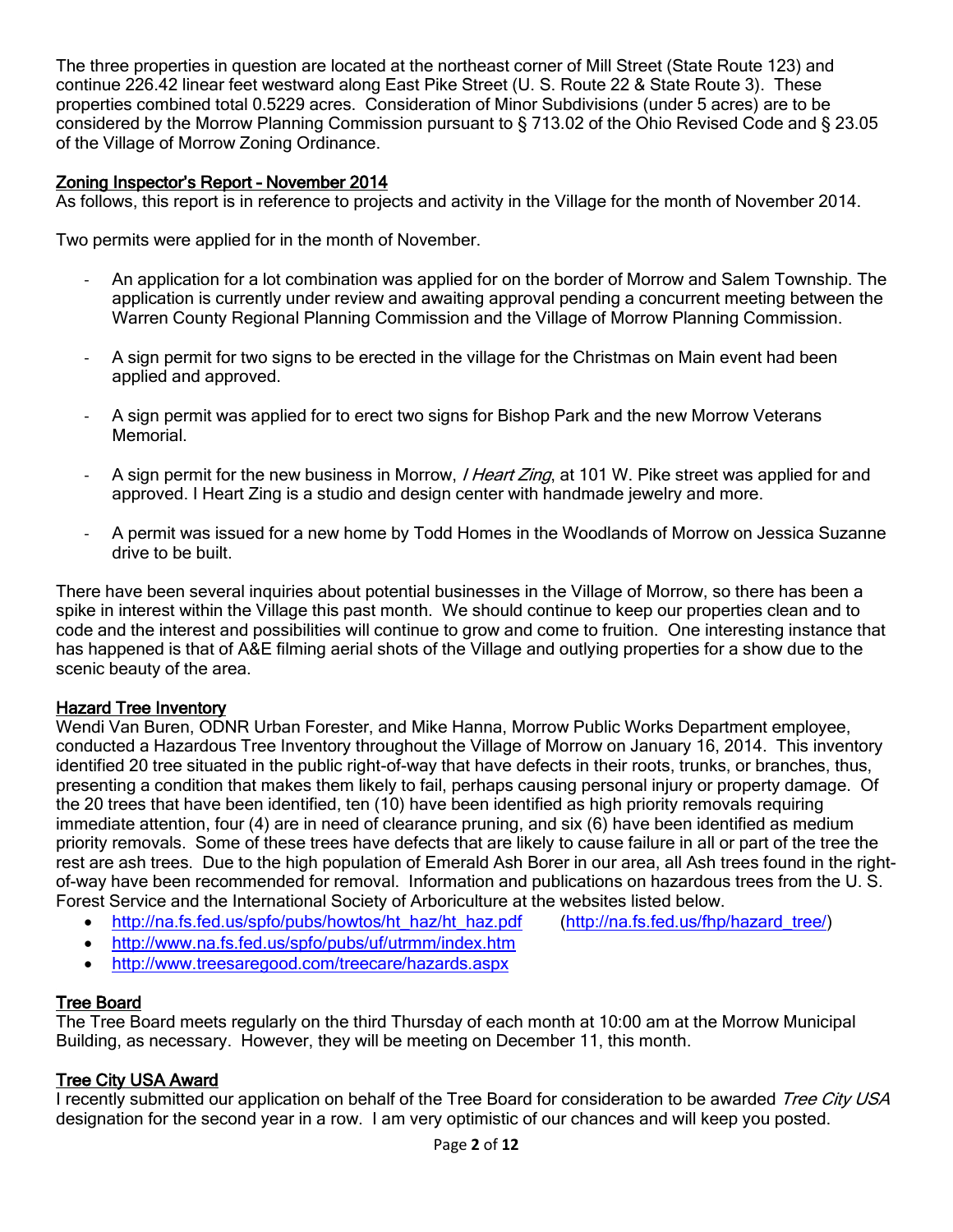# 2015 Zoning Code Update

The Warren County Regional Planning Commission has begun work on the 2015 Zoning Code Update. The process will be very similar to that of the 2013 Comprehensive Plan Update with ample opportunity for public input. I, along with Warren County RPC staff, will keep Council updated on our progress. A website dedicated to this project has been created and can be found at [http://www.co.warren.oh.us/zoningmorrow/.](http://www.co.warren.oh.us/zoningmorrow/) The Steering Committee leading this endeavor is comprised of members of the Village of Morrow Planning Commission, Citizens Housing Committee and Zoning Board of Appeals. Staff support will be provided by the Village Administrator and Zoning Inspector, as well as Warren County Regional Planning Commission staff. The Steering Committee will have their initial meeting later this month.

# Veteran's Memorial Commission

On Tuesday, November 11, 2014, a crowd of approximately 50 veterans and residents gathered at the new Morrow Veterans Memorial for a dedication ceremony. The dedication ceremony was led by members of Morrow VFW Post 8202 and featured guest speaker Matt Deatherage, an Afghanistan veteran, who served with the United States Army from August 2010 to March 2011. On March 10, 2011, while deployed in Afghanistan, Matthew stepped on an IED (improvised explosive device). He is now a bilateral amputee. The dedication ceremony was followed by a reception at the Morrow Municipal Building.

# A Special Thank You to those who built the Morrow Veterans Memorial

The Morrow Veterans Memorial Commission would like to thank the following individuals and organizations who have given their time, money or resources to the Morrow Veterans Memorial project:

- Heath Kilburn (labor & heavy equipment)
- Mike Hanna (labor)
- Cindy Wilmot (labor)
- Fred Petrie (electric)
- Paul Zorn (labor)
- Dennis Gilbert (labor)
- Riverside Stock Farm Topsoil (topsoil)
- Carl Oeder & Sons Sand & Gravel (sand & gravel)
- Warren County Veterans Services Commission (flagpoles, flags & grave markers)
- Warren County Parks (sod)
- Morrow Village Council (use of land for the Veterans Memorial)
- FastSigns Store No. 165 Centerville (signs)
- Rod Smith (labor)
- Thank you to those of you who have pre-ordered your pavers

# Morrow Area Historical Society

The Morrow Area Historical Society continues to attract new members and generate a significant amount of interest from within the Village of Morrow and abroad. The MAHS is in the process of finalizing their organizational paperwork, working on plans for a museum space, bringing their website online, and working on publishing the fourth issue of their newsletter, *Pathways...Morrow's Past, Today*. They are also working on securing grant funding to acquire property to serve as an office and museum space. This is a wonderful organization from which we can expect great things. If you have not yet become a member of the Morrow Area Historical Society, WHAT ARE YOU WAITING FOR?!

# Economic Development

# Renewed Interest in Morrow Business Community

During the past few months, I have noticed a significant increase in economic development activity in the Village of Morrow. I have met with several business owners interested in bringing their businesses to Morrow. I have also been in discussions with property owners about making their properties ready for commercial uses. Additionally, I have had several very fruitful conversations with several government agencies about obtaining their assistance in our economic development efforts.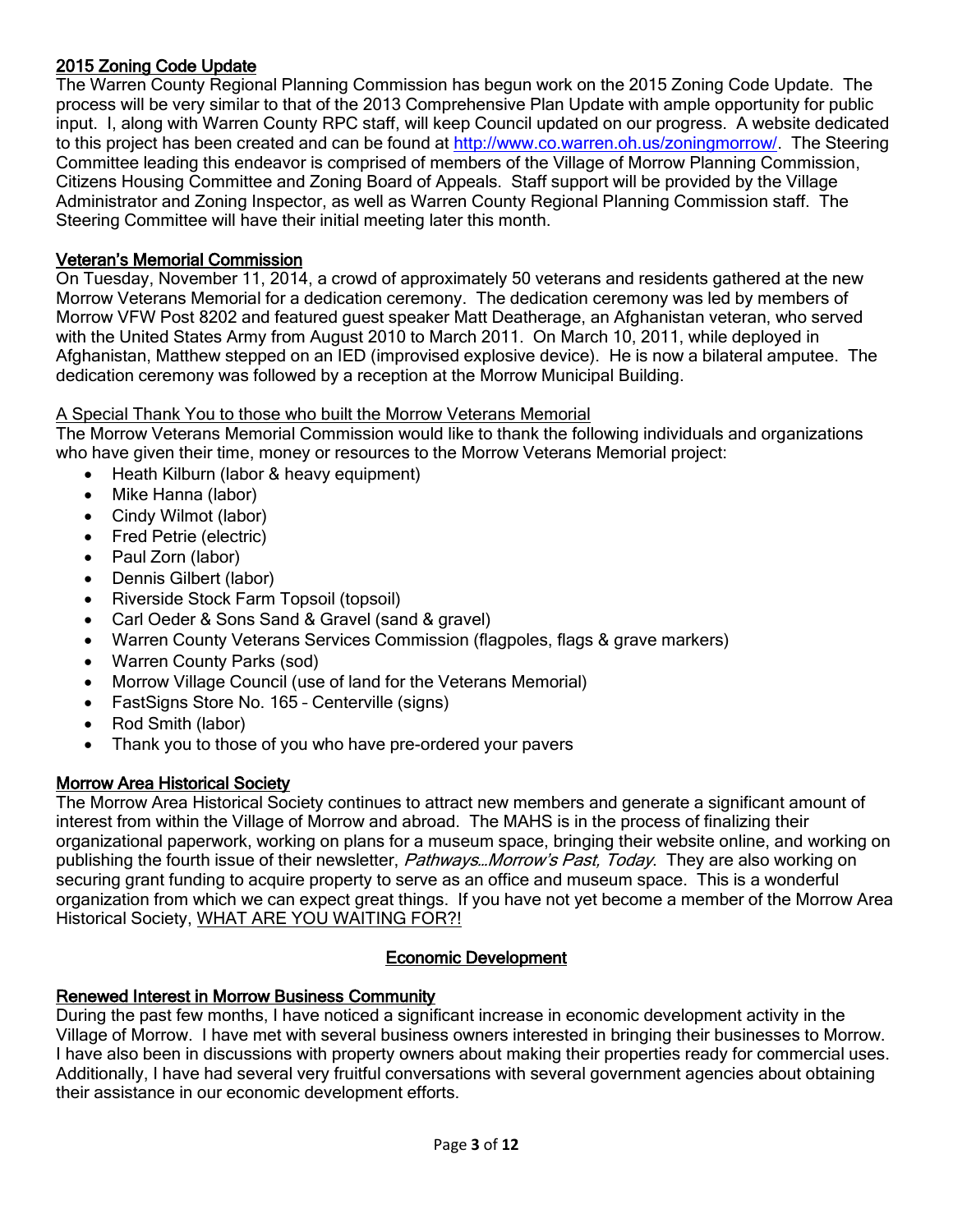Since September 24, 2013, I have been contacted about the following projects:

- A corporate owned retail store seeking to build a new 9,100 sq. ft. facility
- An international automotive company seeking to purchase either an existing 150,000 sq. ft. 300,000 sq. ft. building with a minimum ceiling height of 28 ft. or a 20 to 30 acre greenfield development site within 10 miles of I-71. Projected Jobs: 150 full-time. Land/Building Investment: \$25,000,000.
- A manufacturing company seeking to purchase or lease a 50,000 sq. ft. to 65,000 sq. ft. facility with 2,000 sq. ft. to 3,000 sq. ft. of office.
- A machine tool prospect seeking:
	- o Free standing building that can be purchased or lease optioned.
	- $\circ$  45,000 to 65,000 sq. ft. of manufacturing / warehouse space
	- $\circ$  2,000 +/- sq. ft. of office with a full open interior
	- o Overhead Cranes are a strong plus but not mandatory.
	- $\circ$  Minimum of one dock door, inside or out. More doors are acceptable.
	- o Rail access is not a factor
	- o Would like a green building. High priority is windows or skylights providing natural light to the manufacturing area; a professional office facade with glass and full open interior; plus any other items would be included in this category.
- A commercial developer seeking speculative development opportunities as a result of learning of our 2013 Comprehensive Plan Update with Warren County Regional Planning Commission.
- A large commercial and residential developer/property manager seeking opportunities in Morrow as a result of learning of our Sustainable Development Plan with the University of Cincinnati Graduate School of Planning.
- A rubber product manufacturer seeking 5 acres on which to build a new 35,000 sf low-emission tire recycling facility and create 29 new full time equivalent jobs.
- An international manufacturer looking to site its new North American manufacturing and distribution facility. The company would prefer to lease an existing building with the option to purchase between 27,000 sq. ft. and 33,000 sq. ft. on at least 2.5 acres of land with the ability to expand. An office area of approximately 2,700 sq. ft. should be included in this floor plan. The company desires to have the ability to expand the facility to at least 100,000 sq. ft. The minimum ceiling height required is 13 ft. for production area (10,000 sq. ft.) with a preferred minimum of 26 ft. for the warehousing area (20,000 sq. ft.). The building should have a minimum of 1-2 loading docks. The site must be a maximum of 90 minutes of travel time by car to a major airport serving Europe and Asia. Utility Requirements: o Electricity:
	- Peak Demand: 300 kW
	- Monthly Consumption: 60,000 KwH<br>■ Normal Voltage: 480 V
	- Normal Voltage: 480 V
	- o No special gas or water requirements
- A prospective new restaurant.
- Two antiques and crafts store owners.
- A prospective commercial/business park developer.
- A bio-health distribution & logistics company looking to locate a facility in the region. The company is proposing to create 100 new jobs and make a significant investment in real and personal property to support the project. Project requires either a minimum of 20 – 25 acres with room for loading docks or an existing facility with a minimum of 200,000 sq. ft. with an additional adjacent 10+ acres to expand in the future. The existing building must have 30 ft. clear height ceilings; dock doors; HVAC; existing refrigeration units; and parking for at least 100 employees. A larger building can be subdivided. Must be situated within five miles of an interstate and be within close proximity to a UPS or FedEx facility.
- A prospective company wishing to locate a call center for the financial services industry. The company is looking to lease or purchase either multi or single tenant facilities in good condition. Square footage is not important as long as the property can handle 400-500 employees and the denser the better. The property must be plug-and-play. If the furniture is removed, it must be able to be reinstalled in 30-60 days. The property must be within a 45-minute drive of Toledo or Dayton. No additional transportation or utility requirements.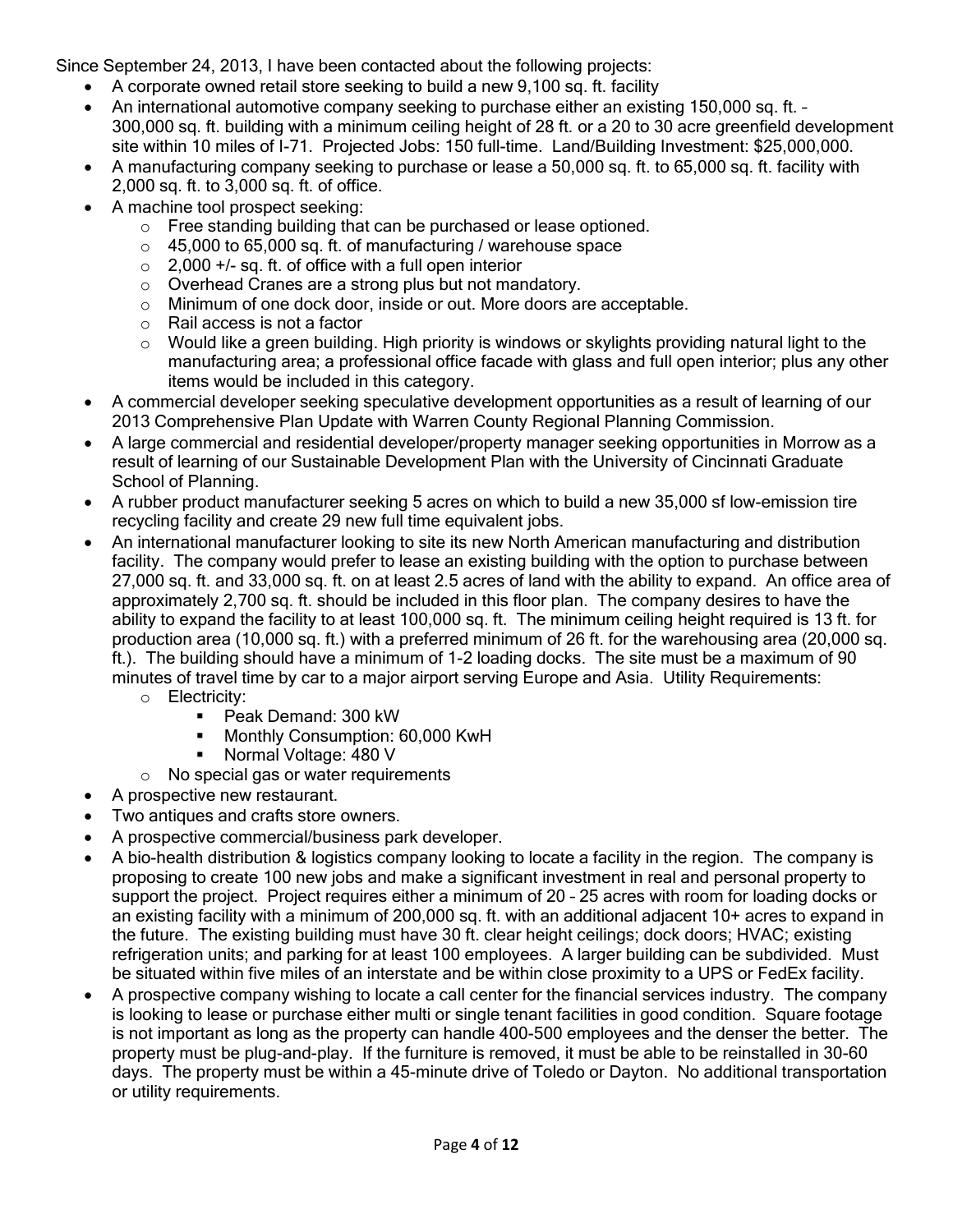- A company looking to expand. The company is projecting a total of 50 jobs. Below are the following requirements:
	- $\circ$  12,000-15,000 sf garage/warehouse
	- $\circ$  2,500 sf office space (enough for 4-5 offices and training/meeting room)
	- o Multiple 14 ft garage doors (preferably drive-through)
	- o Loading docks NOT important
	- o 5-10 acres of parking lot
- A prospective new full service automobile repair facility.
- A prospective new adult oriented novelties shop.
- A multi-national company seeking a site for its new manufacturing facility, which anticipates bringing approximately 80 jobs. The company desires the following:
	- o A single tenant building in near move-in condition with a minimum of 100,000 sq. ft. and a maximum of 150,000 sq. ft. with room for expansion
	- o The building must have at least 15,000 sq. ft. of office space.
	- $\circ$  The minimum lot size is 5 acres.
	- $\circ$  The minimum ceiling height is 25 feet.
	- o Near an international airport.
	- $\circ$  The building must be less than 30 minute drive time from an interstate highway.
	- o The building must have at least 2 drive-in doors and 2 loading docks.
	- o Utility Requirements:
		- **Electric: 20 MVA Connected Load**
		- Redundant power must be in place
		- Sewer: 100,000 gallons per month
		- **Water: 100,000 gallons per month**
- A company that manufactures and distributes solar panels. The company anticipates employing ~500 people at this site. Below are the requirements for the company:
	- $\circ$  The company would like to lease or purchase an existing facility.
	- o The client will only accept single tenant facilities.
	- $\circ$  The facility must be between 80,000 sq. ft. and 150,000 sq. ft., with the ideal size being approximately 100,000 sq. ft.
	- $\circ$  The building also needs to sit on at least 5 acres for outside storage and future expansion opportunities. Building modification must be allowed at the facility.
	- o Preference is for the surrounding uses to include science parks or high tech manufacturing centers.
	- $\circ$  The minimum ceiling height accepted is 20 ft. The building should also have both drive-in doors and loading docks.
	- o Special infrastructure requirements/utility requirements
		- **Electricity: 2 MVA avg.**
		- Peak Electric Demand: 3.0 MV A
		- Power Factor: 0.8
		- **Reliability Required: Dual-feed substation would be ideal.**
		- Natural Gas: Required for space heating  $(72 +1/2)$  F) and 45%  $+1/2$  5% humidity
	- A business owner desiring to locate an adult gaming arcade in the Village
- An international manufacturing company, is looking for a new site to begin construction in 2015. Here are the project parameters:
	- o Shovel-ready
	- $\circ$  35 to 50 acres to accommodate a 160,000 square foot facility
	- o Heavy industrial user
	- $\circ$  High electrical user; sites must have immediate or rapid access to heavy power
	- $\circ$  Significant water usage for process cooling; large capacity water well or large stream river for discharge necessary
	- $\circ$  Site without well access or natural discharge may be suitable if utility rates are low enough and capacity is sufficient
	- o Rail service not necessary; suitable road infrastructure critical
	- o No sites in immediate residential proximity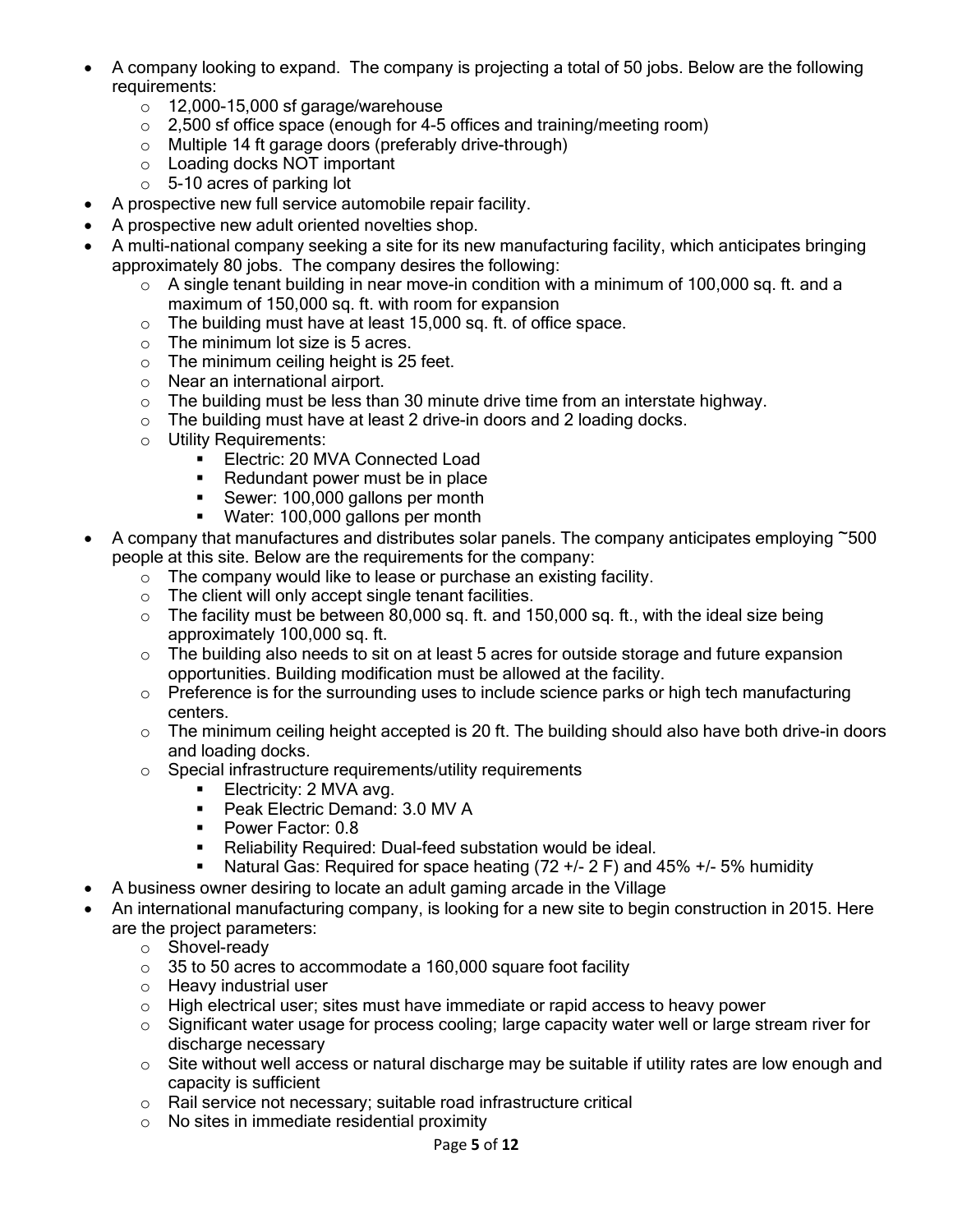- $\circ$  Industrial facility will be approximately 100 feet in height with some outside storage and high truck activity
- $\circ$  182 jobs
- o About \$87 million in capital investment
- An innovative company seeking a production and manufacturing site, employing ~500-600 jobs (~250- 300 jobs per site). Low-cost is a key criterion. The ability to enter into a low-cost lease situation is ideal as is identifying a location where favorable financing is available. Due to the large utility demand, we are working with utility providers directly. Below, please find the requirements for the company:
	- o The company is looking for either a Greenfield site to build both facilities, or evaluate existing buildings within the region for either a production plant and/or manufacturing plant.
	- $\circ$  The existing buildings do not have to be on the same site, though this is strongly preferred.
	- $\circ$  Must be located at a minimum on a 4-Lane highway with a connector to a major interstate.
	- o Maximum distance from the interstate is 15 miles.
	- o Must be zoned industrial.
	- $\circ$  Number of trucks per week 40 trucks/Week (6 Trucks/Day) x 7 Day Operation
	- $\circ$  Maximum of 40 acres (if site includes both facilities), or maximum of 20 acres, if site includes only one facility.
	- o Site/Building Requirements:
		- Building (production plant) maximum 150,000 sq. ft.
		- **•** Ceiling height minimum of 40 ft. at eaves
		- **Minimum 50x50 bays**
		- **Strong preference to lease**
		- Water process water will be contained and recirculated using a cooling tower and DI water (no excessive needs beyond normal line sizes and pressures within an industrial park).
		- Waste water no significant wastewater discharges.
		- Building (manufacturing plant) maximum 150,000 sq. ft. (but capable to be expanded at least two times)
		- **•** Ceiling height minimum of 30 ft. at eaves
		- **Minimum 50x50 bays**
		- **Strong preference to lease**
		- Water cooling tower closed loop (no excessive needs beyond normal line sizes and pressures within an industrial park).
		- Waste water no significant wastewater discharges.
- A company that manufactures packaging equipment and is looking to site a new light industrial and corporate office facility. The facility will serve the company's North American operations and employ an estimated 130 employees. The company is choosing between finding an existing building, or purchasing land to build their new facility. Below are the following requirements for this lead:
	- Existing Building:
		- The company would like to purchase a single tenant building in near move-in condition between 130,000 sq. ft. and 180,000 sq. ft. with room for expansion.
		- There is a minimum clear height required of 20 ft.
		- Approximately 5,000 sq. ft. of space should have a clear height of 45 ft., though the company is willing to add on if this is not available.
		- Of the total space, about 5,000-20,000 sq. ft. should be office space.
		- The prospect requires at least 15 dock doors.
		- The site requires at least 150 parking spaces.
		- The site should be zoned manufacturing/warehousing.
		- The company would prefer to be near an interstate or 4-lane highway.
		- The company would like to have rail access.
		- Utility Requirements include 5,000 amps, 480 volts, 3 phase.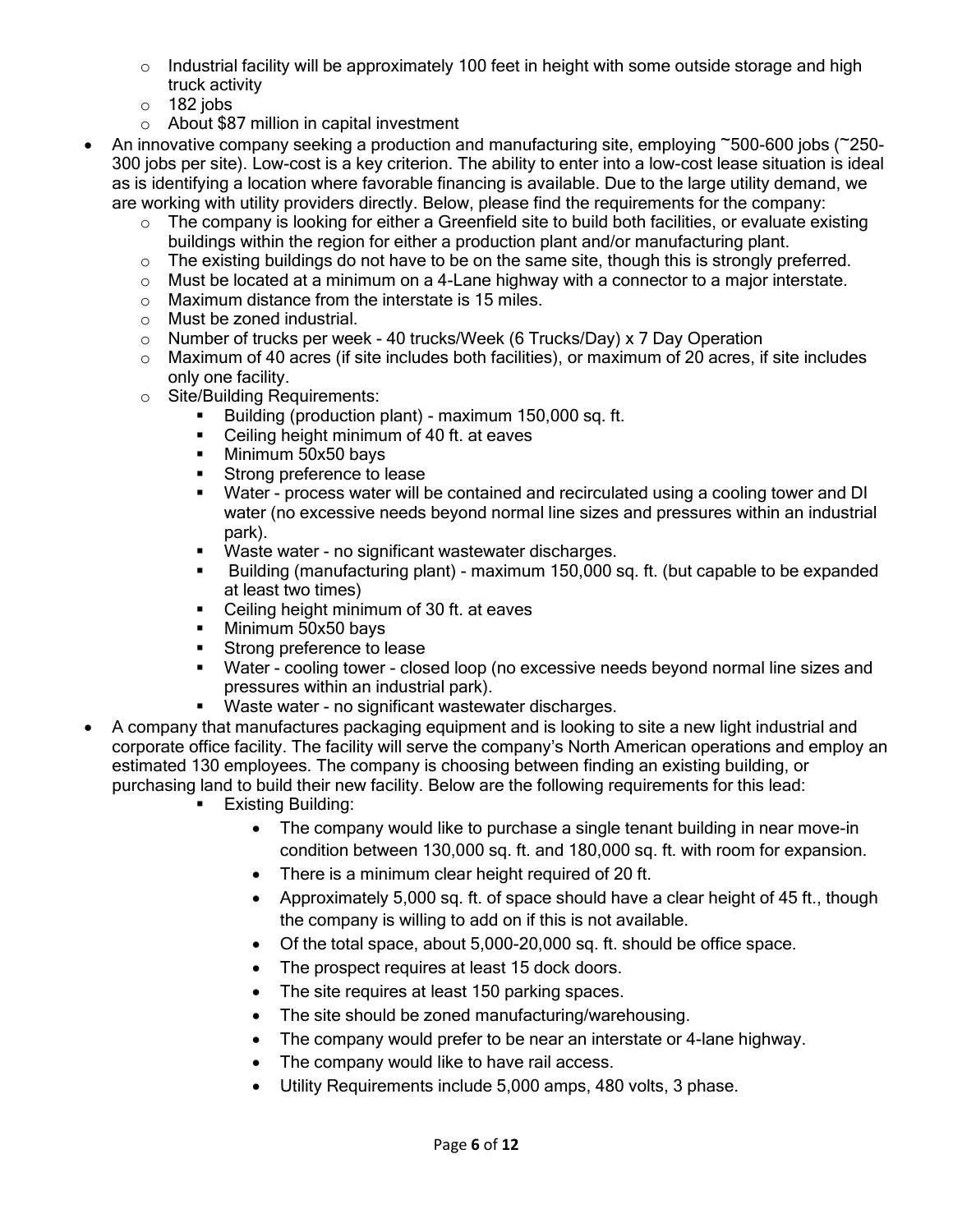- The company desires a wet sprinkler system and ESFR with above-average density.
- Optional Land Sites:
	- The company is also evaluating shovel-ready greenfield sites with at least 18 acres to build a building with the requirements above.
- A company looking to site a new warehouse & distribution facility, employing approximately 90-95 employees. Below are the following requirements for this lead:
	- $\circ$  The company would like to lease or purchase a building with ~300,000 500,000 square feet.
	- $\circ$  Of the  $\sim$ 300,000 500,000 sq. ft., about 25k-30k should be office space, while the remaining space will be used as warehouse space.
	- $\circ$  There is a clear height minimum of 15 ft. for at least one portion of the facility, though taller clear heights are preferred.
	- $\circ$  The company would prefer to be within the 275 loop of Greater Cincinnati, though sites just outside of the 275 loop will be considered.
	- o The company requires at least 12 docks.
	- $\circ$  The company would prefer to be near an interstate or 4-lane highway, but this is not a requirement.
- A confidential company looking to build a new data center. The company is looking for a minimum of 100 acres of green field land in a rectangular shape with minimal slope. The ideal site would be much larger than 100 acres.
	- $\circ$  The piece of land must be zoned to easily allow for a data center to be constructed.
	- o The piece of land must have easy access to either an interstate or 4-lane highway.
	- o The site must be within 25 miles of a commercial airport.
	- $\circ$  The company would prefer to be near a large MSA, but this is not a requirement.
	- o The land must not:
		- 1. Be in a flood, seismic, or other hazard zone
		- **2.** Adjacent to high risk industries
		- 3. Previously have been used for environmentally hazardous purposes
	- $\circ$  Utility Requirements are key to this project and should be carefully considered.
		- **Electric: Up to 125 MVA available to the site within 12-24 months and 60 MVA within 12** months. The preference is for redundant power on the site.
		- **Sewer: Flow rate of 4 gallons per second at peak.**
		- **Water: Flow rate of 8 gallons per second at peak. Conductivity should be less than 300** microsiemens.
		- **Natural Gas: Unknown**
		- Fiber: Near existing fiber optic network is a priority
- A brewing company that is currently at capacity is looking for a new site to house a 100-150 barrel brew house and employ ~117 people. The site will serve as a distribution & warehouse hub, manufacturing facility, and beer garden. The company would utilize the site to fulfill distribution agreements with states along the East coast and, more importantly, take advantage of new market opportunities. The company has emphasized the importance of being in a location in close proximity to outdoor activities, rivers, mountains, etc. (i.e., biking, hiking, fishing, and golfing). The location must be surrounded by a great brewing/beer environment, preferably near other existing breweries. While the location preference is rural, having access to metro areas is also preferred.
	- o Below, please find the land requirements of the project:
		- Approximately 20-30 acres of land
		- **Shovel Ready site preferred**
		- No environmental issues or concerns with the site
		- Access to a minimum of 2 million gallons of water per month
		- Property must be within 60 minutes or less drive time of an international airport
		- **Property must be within 30 minutes or less drive time from an interstate highway.**
		- **Please consolidate this information and make clear association to selected properties in** submittals:
			- Electric/Gas providers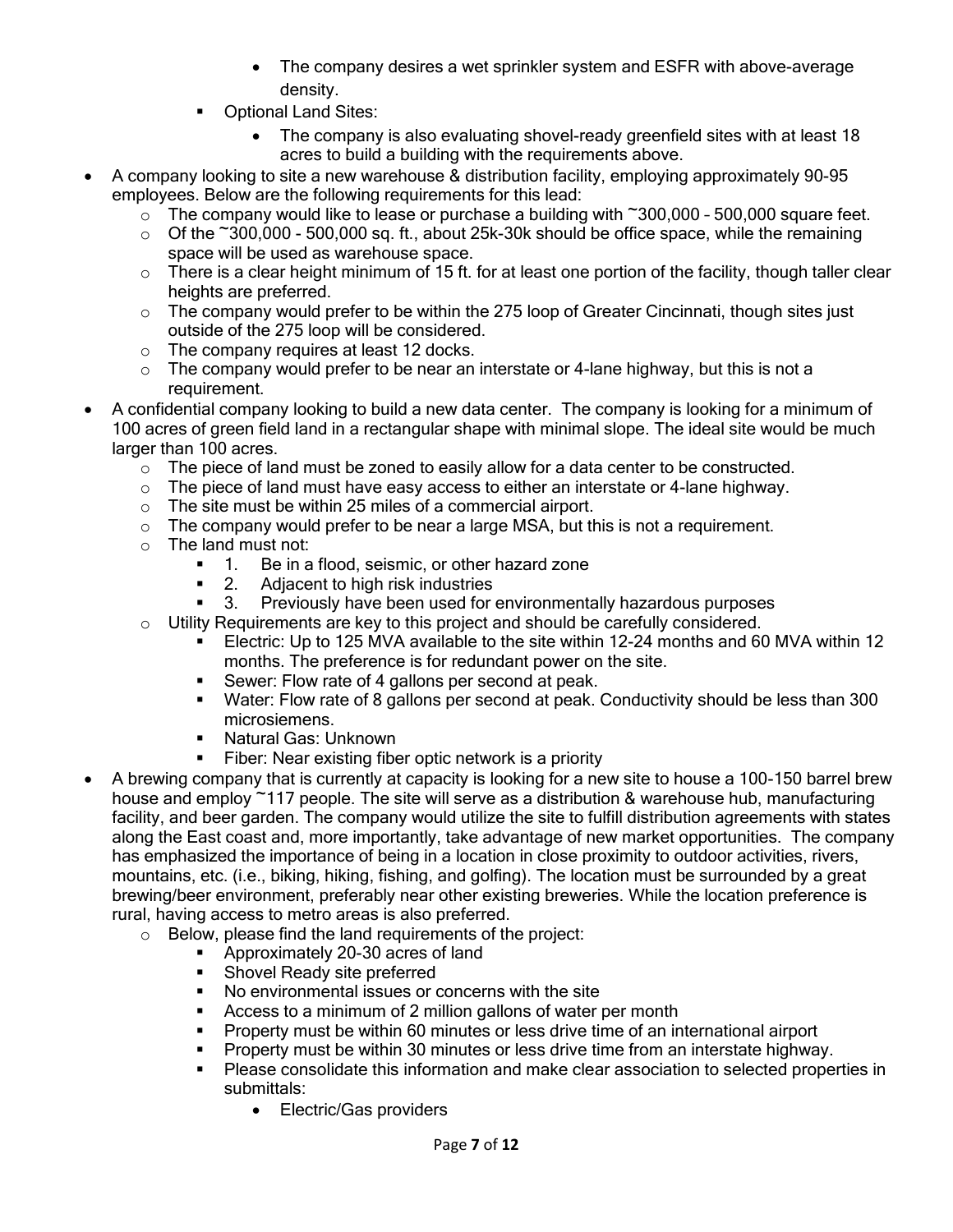- Water Provider
- Sewer Provider
- Utility Rates (Assume usage in line with heavy manufacturing and local breweries)
- $\bullet$  Proximity to Interstate(s)
- Zoning Information (including the ability to legally serve alcohol)
- Local incentives tied to each location & Workforce Assistance Please provide programs and values to be offered.
- Environmental condition of site
- o Below, please find the building requirements of the project:
	- The company would like to purchase an existing facility of 75,000 sq. ft. with room to expand. (on  $\sim$  20-30 acres of land)
	- Ceiling Height: Min. 30 feet
	- No environmental issues or concerns with the site
	- Access to a minimum of 2 million gallons of water per month
	- **Property must be within 60 minutes or less drive time of an international airport**
	- **Property must be within 30 minutes or less drive time from an interstate highway.**
- A food chemical manufacturing company engaged in a site search for a new manufacturing
- facility. Below are the requirements:
	- $\circ$  The company would like a building in good condition with a minimum of 15,000 sq. ft. with room for expansion. The ideal size is approximately 30,000 sq. ft., and the company is willing to take a part of a larger building if it meets its needs for the project.
	- $\circ$  The building must be ready for food-grade manufacturing under Good Manufacturing Practices or be readily upgradable.
	- o The building must be compliant with OSHA and EPA requirements and Federal/State/Local Building, Electrical and Fire Codes associated with processing and storing intermediate quantities of flammable liquids solvents.
	- $\circ$  The minimum ceiling height is 20 feet.
	- $\circ$  The company decision is being driven by the building search at this stage so there are no logistic requirements.
	- o The utility requirements are for a general manufacturing operation. The company noted no high amount use of any utilities.
- A company that produces sports apparel is looking to site a new manufacturing facility. The facility will serve the company's North American operations and employ an estimated 80 employees. The company would like to lease an existing building for their new facility. Below are the following requirements for this project:
	- o The site must be in a foreign trade zone.
	- $\circ$  The company would like to lease a building in near move-in condition between 20,000 sq. ft. and 30,000 sq. ft. with room for expansion.
	- $\circ$  There is a minimum clear height required of 10 ft.
	- o Of the total space, about 5,000 sq. ft. should be office space.
	- o The prospect requires at least 1 dock door.
	- o The prospect requires at least 2 drive in doors.
	- o The site requires at least 100 parking spaces.
	- o The site should be zoned manufacturing/warehousing.
	- o The building should have all utilities available.
	- $\circ$  The building should have air conditioning and heating.
- A research and development company looking to secure a new facility in the United States and employ ~50 people. Below are the requirements for this project:
	- $\circ$  The ideal building size is between 20,000 sq. ft. and 50,000 sq. ft.
	- $\circ$  The client will take a portion of a larger, multi-tenant building if it meets its needs.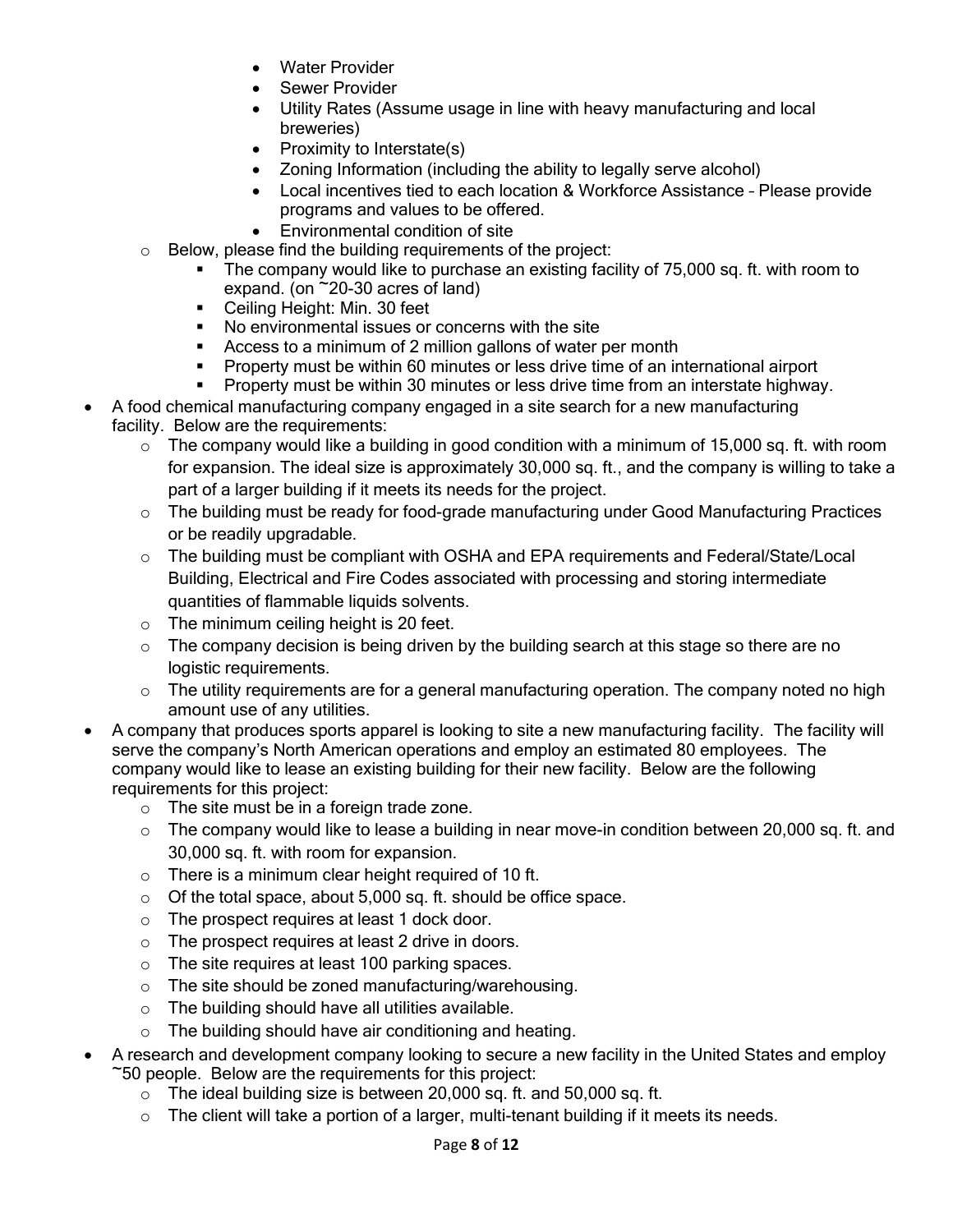- $\circ$  The client is willing to either lease or purchase; however, due to timing, the client will not consider land or build to suit options.
- $\circ$  The high preference is for a building that was formerly operated for battery production.
- $\circ$  The building must have dry room infrastructure in place, which is an area that has highly controlled humidity. This area must be at least 5,000 sq. ft. of the building with the capability to maintain a dew point of -35C to -55C and a relative humidity of between 0% and 5%.
- $\circ$  There is no minimum ceiling height or logistic requirements, as the dry room is the highest real estate priority.
- o Utility Requirements
	- **Electric: 2,400 Amps at 480 Volt with 3-Phase power**
	- **Sewer: Unknown**
	- Water: Unknown
	- Natural Gas: Unknown
- A manufacturer engaged in a search for a new building for its facility. Below are the requirements for this project:
	- o The client would like a building between 100,000 sq. ft. and 150,000 sq. ft.
	- o This building can be either single or multi-tenant.
	- $\circ$  The only additional requirement is that the building is rail served with the rail spur going inside the building or running directly adjacent (within 10 feet of the building).
- A company that produces sports apparel and is looking to site a new manufacturing facility in Ohio. The facility will serve the company's North American operations and employ an estimated 80 employees. The company would like to lease an existing building for their new facility. Below are the following requirements for this lead:
	- o The company would like to lease a building in near move-in condition between 20,000 sq. ft. and 30,000 sq. ft. with room for expansion.
	- $\circ$  There is a minimum clear height required of 10 ft.
	- $\circ$  Of the total space, about 5,000 sq. ft. should be office space.
	- o The prospect requires at least 1 dock door.
	- o The prospect requires at least 2 drive in doors.
	- o The site requires at least 100 parking spaces.
	- o The site should be zoned manufacturing/warehousing.
	- o The building should have all utilities available.
	- $\circ$  The building should have air conditioning and heating.

# Community Reinvestment Area

The Village of Morrow established a Community Reinvestment Area (CRA) on May 13, 2003, with the adoption of Ordinance 08-03. This CRA (No. 16552374-01) was certified by the Ohio Department of Development on August 8, 2003. CRA's are used as a tool to spur economic development by offering tax abatements on real property improvements for a period of time. I have found nothing in our files to indicate that we have ever utilized our CRA. After a great deal of discussion with the Ohio Department of Development and Ohio Development Services Agency, I will be making a recommendation to the Finance Committee and then to Council in the near future for revamping our existing CRA and using it as an incentive for both business retention and expansion, business attraction, commercial and residential property improvements, and the creation of job opportunities within the Village of Morrow.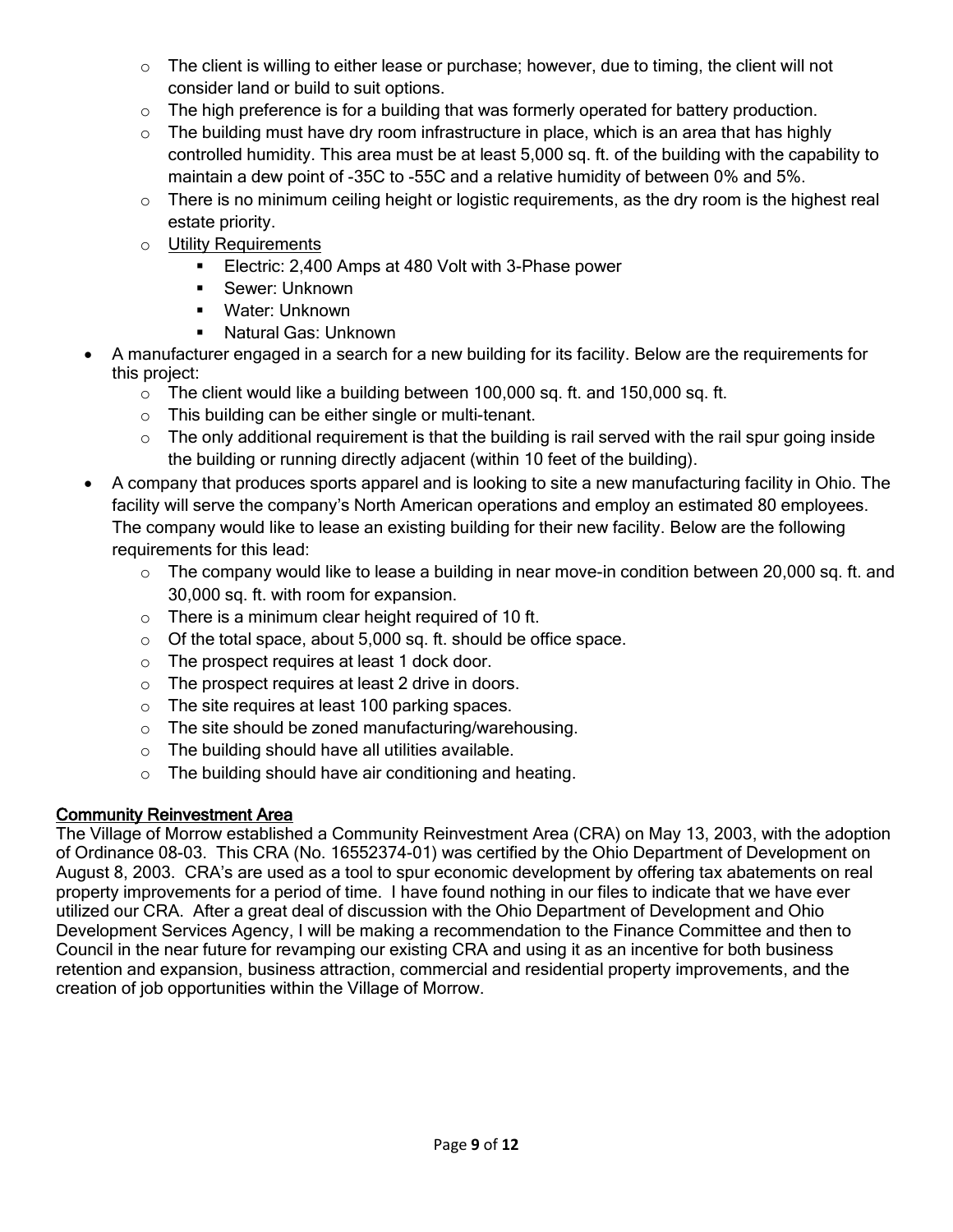# Parks, Recreation and Cultural Arts

## 2nd Annual Christmas on Main – A Tremendous Success

The Morrow Parks & Recreation Board held their final event of 2014 on Saturday, November 29, 2014 with the 2nd Annual Christmas on Main on Historic Main Street in Morrow. This event was a tremendous success. The weather was terrific and the mood was positive. Vendors are already inquiring about next year's Christmas on Main. It was wonderful to see so many people come together to work on this event. Thank you to everyone involved! Congratulations on another successful event!

#### Park & Recreation Board

The Parks & Recreation Board meets regularly on the third Thursday of each month at 6:00 pm at the Morrow Public Works Facility.

# Public Safety

## Morrow Police Department Welcomes Two New Auxiliary Officers

The Morrow Police Department recently welcomed two new auxiliary Police Officers to our force. On November 24, 2014, Patrolman Joel Warshaw was sworn in and on November 25, 2014, Patrolman Anthony Wolery was sworn in. Please join me in welcoming both men to the Morrow Police Department.

#### Neighborhood Watch Committee

The Neighborhood Watch Committee meets regularly on the first Thursday of each month at 7:00 pm, as necessary.

# Police Department Report – November 2014

The following report is just a small sampling of the work of the Morrow Police Department and is, by no means, a complete list of all MPD activities.

(Nov 1) Officers responded to a noise disturbance in the 300 block of W. Pike St.

(Nov 2) Officers responded to an intrusion alarm in the 4800 block of Jessica-Suzanne.

(Nov 3) Officers responded to a medical emergency in the 600 block of Welch Rd.

(Nov 4) Officers responded to a domestic in progress in the 300 block of Welch Rd, a female was arrested for domestic violence.

(Nov 5) Officers responded to a narcotics compliant in the 400 block of Pike St

(Nov 6) Officers responded to medical emergency

(Nov 7) Officers responded to a prowler in the 200 block of Main St.

(Nov 8) Deputies responded to a well-being check in the 200 block of Main St.

(Nov 9) Deputies responded to an intoxicated driver in the 100 block of Pike St.

(Nov 10) Deputies responded to Clermont Co. Jail for a subject with warrants out of WCSO and Morrow Mayors Court.

(Nov 11) Deputies responded to a medical alarm in the 200 block of Main St.

(Nov 12) Officers responded to a medical emergency in the 200 block of Pike St.

(Nov 13) Officers responded to a suspicious person in the 200 block of Main St.

(Nov 14) Officers responded to a vehicle crash in the 200 block of Pike St.

(Nov 15) An officer conducted a traffic stop; a male was arrested for driving under suspension and taken to jail on outstanding warrants.

(Nov 16) Officers responded to a medical emergency in the 200 block of Thompson St.

(Nov 17) Officers responded to a crash in the 400 block of W. Pike

(Nov 18) Officers responded to a crash in the 100 block of E. Pike

(Nov 19) Deputies responded to crash on Morrow-Woodville Rd.

(Nov 20) Officers responded to a suspicious person in the 200 block of Second St.

(Nov 21) Officers responded to a fire in the 5300 block of East US 22&3.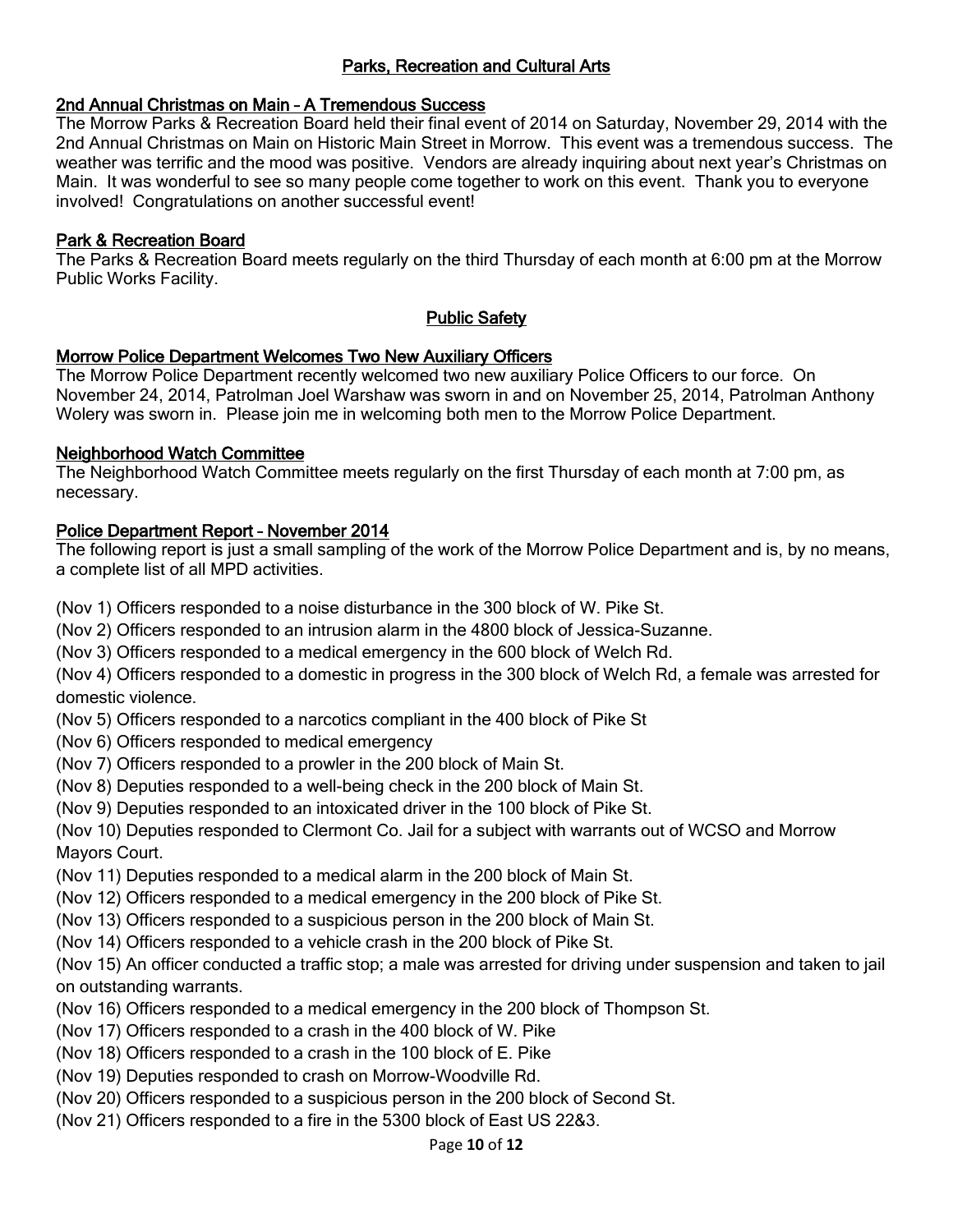(Nov 22) Deputies responded to a suspicious person in the 500 block of W. Pike, a male was arrested on outstanding felony warrants.

(Nov 23) Deputies responded to an overdose in the 400 block of W. Pike St. Deputies also responded to three other calls in the Village due to no Morrow Officer on duty.

(Nov 24) Officers responded to a medical emergency in the 100 block of Highlawn Ave.

(Nov 25) Officers responded to the 200 block of Thompson St. for a garage that had vulgarities spray painted on the siding.

(Nov 26) Deputies responded to a mental disorder in the 400 block of E. Pike St.

(Nov 27) Deputies responded to a medical emergency in the 100 block of Main St.

(Nov 28) Deputies responded to a burglar alarm in the 100 block of Flora Dr.

(Nov 29) An officer conducted a traffic stop; a male was arrested for OVI.

(Nov 30) Deputies responded to the 100 block of Hazen for a medical emergency.

# Mayor's Court

# Mayor's Court Report & Mayor's Court Bank Reconciliation – November 2014

I have attached the November 2014 Morrow Mayor's Court Report and Mayor's Court Bank Reconciliation for your review.

# Public Works

## Morrow Public Water System Welcomes New Water Treatment Plant Operator

On December 1, 2014, the Morrow Public Water System welcomed new Water Operator (Operator of Record) John Ware. Mr. Ware holds a Class III Water Supply Operator certification from the Ohio Environmental Protection Agency and is highly regarded by his colleagues at the OEPA and in our area. Please join me in welcoming John to the Village of Morrow.

## Phegley Park Restrooms to Close for the Winter

The Phegley Park restrooms will close for the winter effective Monday, December 15, 2014. We anticipate opening the restrooms in March.

# Public Works Department Report – November 2014

The following report is just a small sampling of the work performed by the Morrow Public Works Department and is, by no means, a complete list of all Public Works activities.

- o Crews readied both trucks for the upcoming winter
- $\circ$  Crews plowed snow and salted the streets and intersections due to the winter storm on November 17
- o Crews patched potholes on November 17 & 21
- $\circ$  Crews read water meters throughout our water service area on November 18-21
- o Crews removed downed trees and branches from the roadways due to the high winds on November 24
- o Crews conducted water shut-offs and turn-ons on November 24-25
- o Crews conducted a wide variety of facilities maintenance projects
- o Crews conducted a wide variety of water plant maintenance projects

# Water Plant Upgrades Update

The Village Engineer will be providing an update on this matter under his report.

# Finance

# 2015 Budget

We are continuing to fine tune the 2015 Budget. As has been the practice in years' past, we'll schedule a special Council meeting later in the month for the purposes of passing the 2015 Budget.